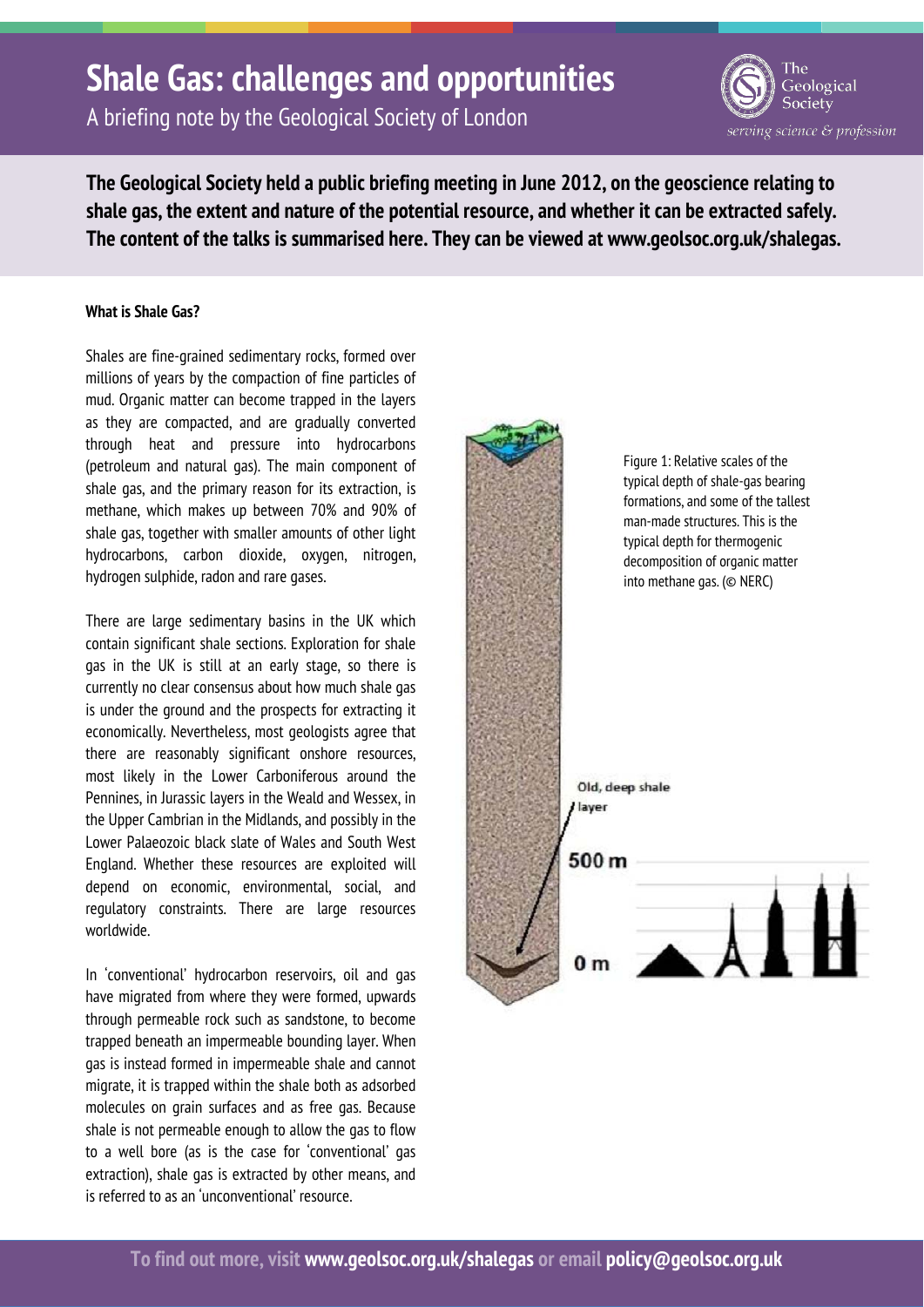# **Shale Gas: challenges and opportunities**



A briefing note by the Geological Society of London

#### **How is shale gas extracted?**

Shale gas is extracted using hydraulic fracturing (also known as 'fracking'), a process used in the oil industry since the midtwentieth century. In order produce gas economically, this is used in conjunction with horizontal drilling. A conventional well bore is drilled and, on reaching the shale, is directed horizontally (Fig. 2). Fracking fluid is injected, opening up fissures in the rock and allowing the gas to be extracted. Some of the fluid returns to the surface as 'flowback water'.

Fracking fluid consists mainly of water and sand, which acts as 'proppant' to keep fractures open. Small quantities of chemicals are added (usually less than 0.5%) to enable the fluid to pass easily through fractures, to kill bacteria and to prevent build up of scale in the well. Such chemicals are also often used in conventional hydrocarbons drilling. The composition of flowback water largely reflects that of the fracking fluid, but it also contains materials from drilling operations and from the shale itself, and may include small quantities of zinc, chromium, nickel, arsenic, sodium, calcium, magnesium, uranium, radium, chlorides, radon and various organic compounds.



Figure 2: Schematic representation of shale gas operations. Most shale gas plays are at 2km to 5km depth, with drinking water aquifers within the first few hundred metres below the surface. Not to scale. (© B J Services)

### **Can it be extracted safely?**

There are risks and challenges associated with the extraction of any mineral resource, including shale gas. It is important that such activity is appropriately regulated, and risks identified and managed. Three areas of potential risk which have given rise to particular concern among policy-makers and the public are: groundwater contamination; water sourcing and disposal; and induced seismicity. The environmental impact of carbon emissions resulting from the use of shale gas is not addressed here – see our Climate Change Statement at www.geolsoc.org.uk/climatechange.

#### **1. Groundwater contamination**

In the UK, groundwater provides 35% of our drinking water. Groundwater is also important to support surface water flow and regulate the health of ecosystems. Concerns have been raised about the possible contamination of groundwater by methane, fracking fluid chemicals, and dissolved contaminants in flowback water, as a result of shale gas operations.

In Britain, most aquifers used for drinking water lie within the first 300 metres below the surface, while fracking operations would take place at a depth of more than two kilometres. Assuming wells are properly constructed, contamination of groundwater through migration of methane and fracking fluids from shale formations to shallow aquifers through stimulated fractures could only take place if the fractures are able to propagate vertically through the intervening layers of rock.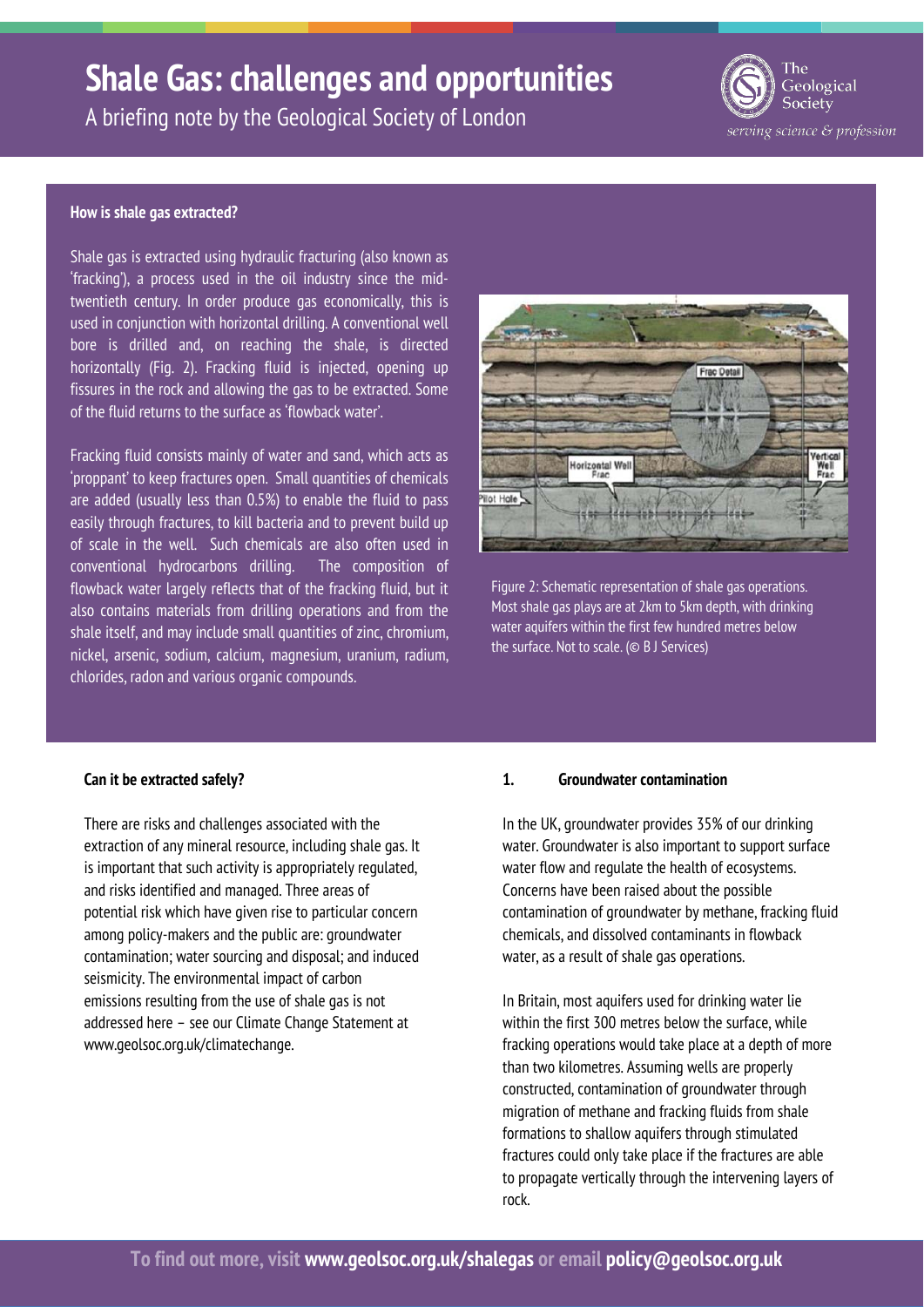# **Shale Gas: challenges and opportunities**

Geological Society serving science & profession

A briefing note by the Geological Society of London



Figure 3: Data from the Barnett Shale (Texas, USA), obtained by Halliburton. Spikes represent fracture propagation depths. The tallest spikes are associated with fault linkage and propagation through pre-existing planes of mechanical weakness. The trend shows that with increasing depth, fracture magnitude increases, as a direct function of the increasing tensile strength of rocks with depth due to increasing pressure. (From Fisher, K., &Warpinski, N. 20112 )

Recent analysis of fracking operations in the USA, combined with data obtained from natural fracturing of rocks, indicates that the probability of a stimulated fracture exceeding a height of 350 metres is around 1 per cent (Fig. 3). The analysis suggests that if a separation distance of at least 600 metres is maintained between aquifers and fracture zones, the risk of a fracture propagating to the aquifer and causing  $contamination$  is extremely low. $<sup>1</sup>$  Confidence in this</sup> result would be increased by conducting similar analyses for UK shale formations.

There are recorded instances of methane in groundwater in the USA in areas where shale gas operations have taken place. A more likely cause than migration through fractures is methane leakage at the well site itself, due to poor design or construction, or subsequent damage.

(Historically, onshore US hydrocarbons operations have not always been effectively regulated, and in some areas there is a lack of records relating to well design and construction.) Methane can also occur naturally in shallow groundwater. Geochemical analysis can distinguish this from thermogenic methane from deep shale formations. Baseline studies of methane in groundwater, such as that currently being carried out by the British Geological Survey for areas of the UK likely to be prospective for shale gas, will enable any increase due to shale gas operations to be quantified. Fracking chemicals and contaminants in groundwater can also be caused by leakage due to poor well integrity, as well as by leaks and spills from surface operations.